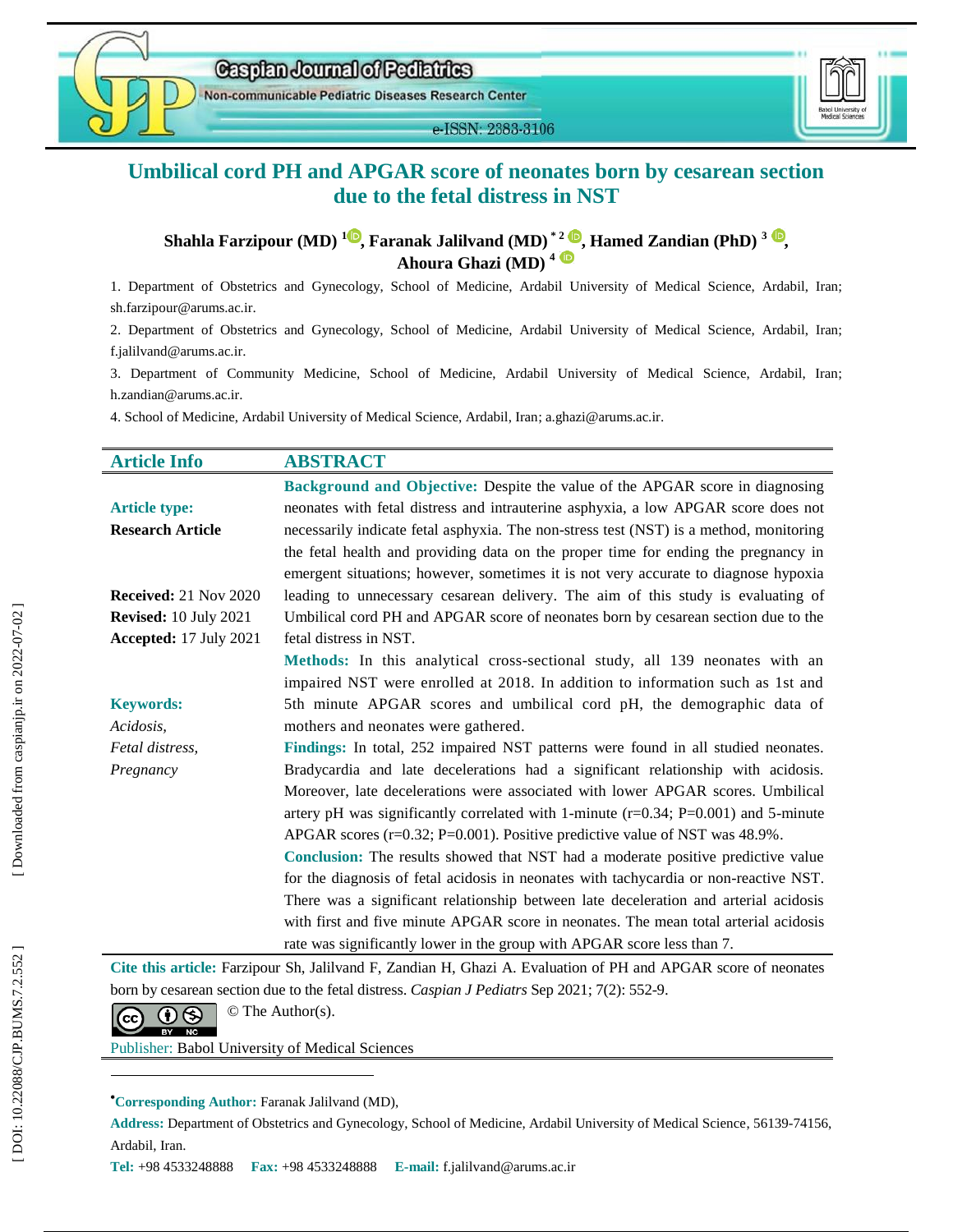# **Introduction**

In recent decades, the prevalence of cesarean delivery has increased significantly worldwide. According to the most recent data, the prevalence of cesarean delivery is highest in Latin America, averaging 40.5%, and lowest in African countries, averaging 7.5%. In North America, Oceania, Europe and Asia, this rate is 25, 31.1, 32.3 and 19.2%, respectively **[1, 2]**. However, the World Health Organization (WHO) considers a cesarean delivery rate of up to 15% to be appropriate for the best outcome for both mother and child. Delivery by cesarean section is associated with various complications for both mother and child; major maternal complications include bleeding, complications of anesthesia, suture infections, endometritis, longer hospital stay, higher mortality rate than vaginal delivery, infertility and psychological problems such as depression. On the other hand, the fetus is at risk of respiratory problems, low APGAR score and increasing neonatal death <sup>[3, 4]</sup>.

The NST is affected by a variety of factors, including hypoxia and fetal metabolic changes and all show changes, including bradycardia, tachycardia, lack of variability, flattening of the fetal heart rate and fluctuations. Reactive *NST* means at least two periods of rapid heartbeat within 20 minutes lasting at least 15 seconds and at least 15 beats above baseline. Bradycardia means familial hypocalciuric hypercalcemia (FHR) less than 120 beats per minute and tachycardia means FHR greater than 160 beats per minute. Long-term variability is defined as seeing 2-3 cycles of *FHR* changes of 6-25 beats in normal in a one-minute period<sup>[5]</sup>.

Late and variable deceleration of the *FHR* may be associated with fetal distress and resultant acidosis, because unlike premature decelerations, late decelerations occur due to hypoxia and variable decelerations occur due to pressure on the umbilical cord **[6]** .

One of the most important indicators of the health status of a newborn is the APGAR score, a scientific method for basic assessment of the infant immediately after birth to help identify infants who need immediate resuscitation for hypoxic acidosis **[6]** . Despite the value of the APGAR score in diagnosing neonates with fetal distress and intrauterine asphyxia, a low APGAR score does not necessarily indicate fetal asphyxia. Other factors may reduce the APGAR score, such as neonatal immaturity, maternal use of narcotics, sedatives, and magnesium sulfate, congenital myopathy and neuropathy, trauma to the spinal canal, pulmonary abnormalities (diaphragmatic hernias) and central nervous system abnormalities. Moreover, the APGAR score does not predict the next cerebral palsy in newborns **[7, 8]** .

Some studies have identified arterial blood gasses (ABG), particularly umbilical cord blood gasses, which are most closely associated with the fetal metabolic level before birth as an appropriate measure to determine fetal distress. ABG disturbances of cord blood may indicate important pathological problems. In addition, ABG disturbances reflect various factors associated with birth. For example, in some studies, neonates born by cesarean section, had lower arterial blood PH, especially in cases of spinal (epidural) anesthesia had lower arterial blood pH, indicating the occurrence of asphyxia **[8]** .

Here, there is a need for an objective criterion for early detection of a newborn with asphyxia. The importance of fetal health and higher and non -illegal statistics of *WHO* and the need to reduce cesarean section without indication and also to evaluate the predictive value of *NST* test, especially in low risk pregnancies and the need for emergency cesarean delivery to save the fetal life and the mother and to increase the health of the baby and to improve the APGAR score of our babies. The aim of this study was to evaluate the pH and APGAR score of newborns by cesarean section due to fetal distress recorded in *NST* of pregnant women referred to Alavi Hospital in Ardabil in 2018.

#### **Methods**

In this prospective cross - sectional study, information on all 139 registered term pregnant women with cesarean delivery due to fetal distress in NST was collected from Sep 2018 to Sep 2019 at the maternity ward of Alavi Hospital in Ardabil city. First and fifth minute APGAR scores and infant umbilical cord pH were

Downloaded from caspianjp.ir on 2022-07-02 ]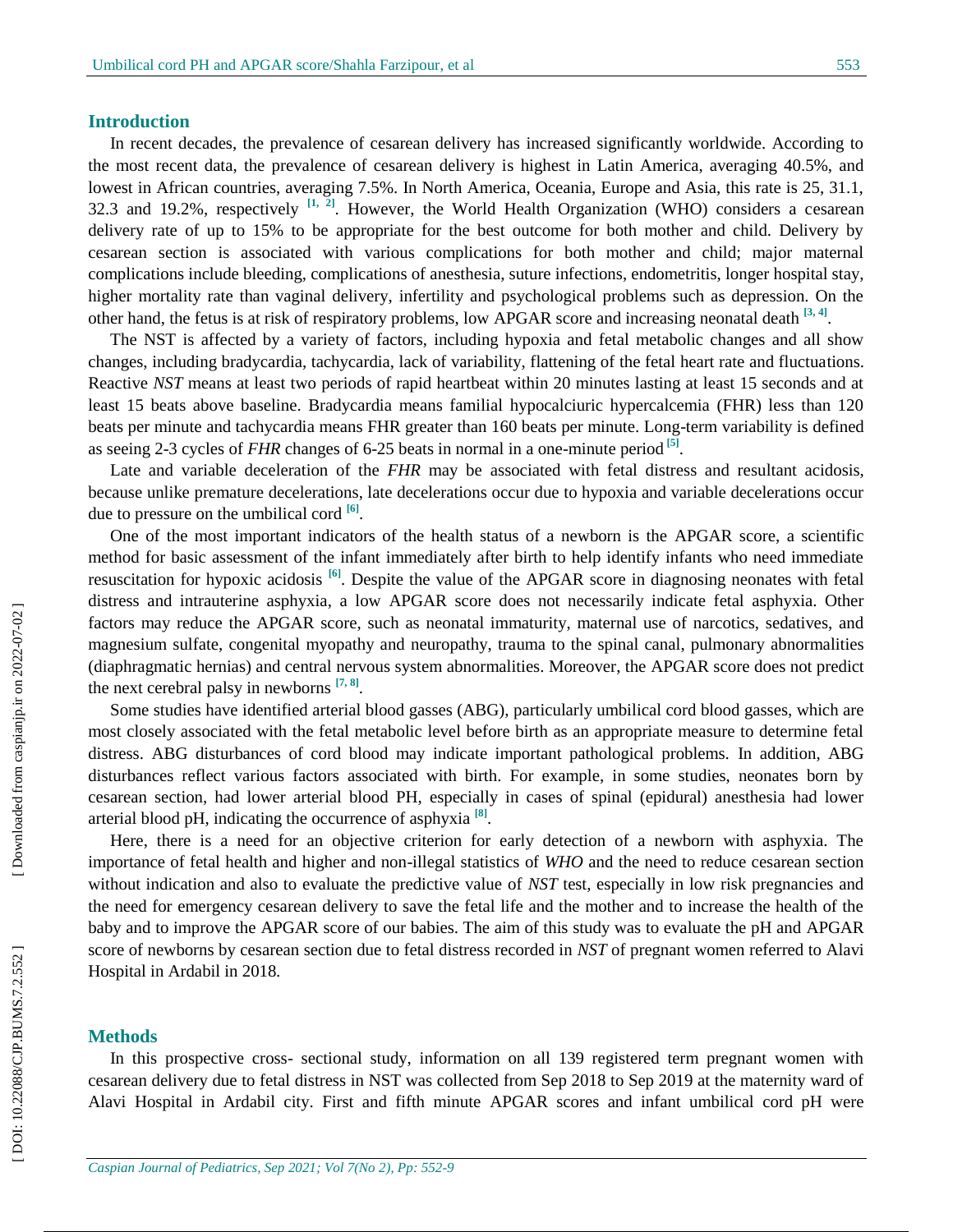recorded. Inclusion criteria were NST disorders leading to cesarean section. Exclusion criteria included maternal criteria like severe pre -eclampsia - history of cesarean section – use of analgesics or magnesium sulfate by the mother - fetal factors like intrauterine growth retardation (IUGR), twins, meconium excretion, central nervous system abnormalities, diaphragmatic hernia and Choanal atresia.

Immediately after birth we take blood sample of umbilical arterial blood for ABG of neonates who their mothers had cesarean because of fetal distress in NST. In this study, pH <7.2 was considered as acidosis . The collected data were entered into SPSS version 21 and then analyzed using descriptive statistical methods in the form of tables and graphs. Besides, the t -test for mean comparison and Pearson correlation test were used to determine the correlation between the relevant quantitative variables. Additionally, the Chi-square test was utilized to delineate the relationship between different forms of NST disorder and the presence or absence of acidosis; in this test, the odds ratio (OR) to the risk of acidosis due to NST was calculated. A P value <0.05 was considered statistically significant level.

#### **Results**

All 139 newborns with a disturbed NST were included in this study. The mean age of pregnant women in the present study was 26.5 ±17.2 years. The mean age of mothers with newborns with acidosis was 25.8±5.8 years and the mean age of other mothers was  $26.46\pm4.52$  years and the difference was significant (P=0.043). The birth weight of the newborns in the present study was estimated to be  $3281\pm361.22$  grams. The mean weight of newborns with acidosis was 3261.54±377.62 grams and that of other neonates was 3300.66±346.39 grams and the difference was significant (P=0.038). The study of the frequency of abnormalities observed in neonatal *NST* showed that non-reactive *NST* was the most common abnormality observed in neonates who underwent emergency cesarean section. Some infants had more than one abnormality in their *NST* and a total of 252 abnormalities were observed in the infant *NST* (figure 1).

The association between late deceleration and bradycardia with acidosis in newborns was statistically significant (P=0.001, P=0.037) (table 1).

There was a significant relationship between late deceleration and arterial acidosis with first minute APGAR score in neonates ( $P=0.022$ ). The mean total arterial acidosis rate was significantly lower in the group with APGAR score less than 7 at 7.13±0.14 than in the group with APGAR score  $\geq$ 7 at 7.24±0.16 (P=0.001) (table 2).

Furthermore, the relationship between late deceleration and arterial acidity with the fifth -minute APGAR score was significant (P=0.022) , (table 3). The presence of tachycardia in the neonatal *NST* was not associated with a decrease in the 1-minute and 5-minute neonatal APGAR scores. The association between the presence of a non -reactive *NST* and neonatal acidosis, and the 1 -minute and 5 -minute APGAR score was not significant (P>0.05). In general, the mean pH of umbilical artery blood in infants with a first minute APGAR score below 7 was significantly lower than the pH of arterial blood in other infants. A similar result was found when comparing APGAR acidity at the fifth minute. The correlation between the acidity of the umbilical arterial blood and the 1 minute APGAR score was in a moderate range; as the pH of the blood increased, the first -minute APGAR score of the neonates in the present study increased (r=0.34, P=0.001) , (figure 2).

The correlation between the acidity of the blood in the umbilical artery and the APGAR score at the fifth minute was moderate (r=0.32, P=0.001), in cases without severe acidosis; no such correlation was observed in cases without severe acidosis (figure 3). In other words, with increasing blood pH, the 5 -minute APGAR score of the neonates in the present study was increased, but after eliminating 16 neonates with severe acidosis (PH< 7), the relationship between PH and 5 -minute APGAR score was not significant (P>0.05). Finally, studying all cases of impaired NST in relation to the diagnosis of neonatal acidosis, the existence of a positive predictive value for fetal acidosis was about 48.9%. The mean total fetal acidosis in the group with APGAR score <7 was 7.13 $\pm$ 0.14, significantly lower than that (7.24 $\pm$ 0.16) in the group with APGAR score  $\geq$ 7, (P=0.001).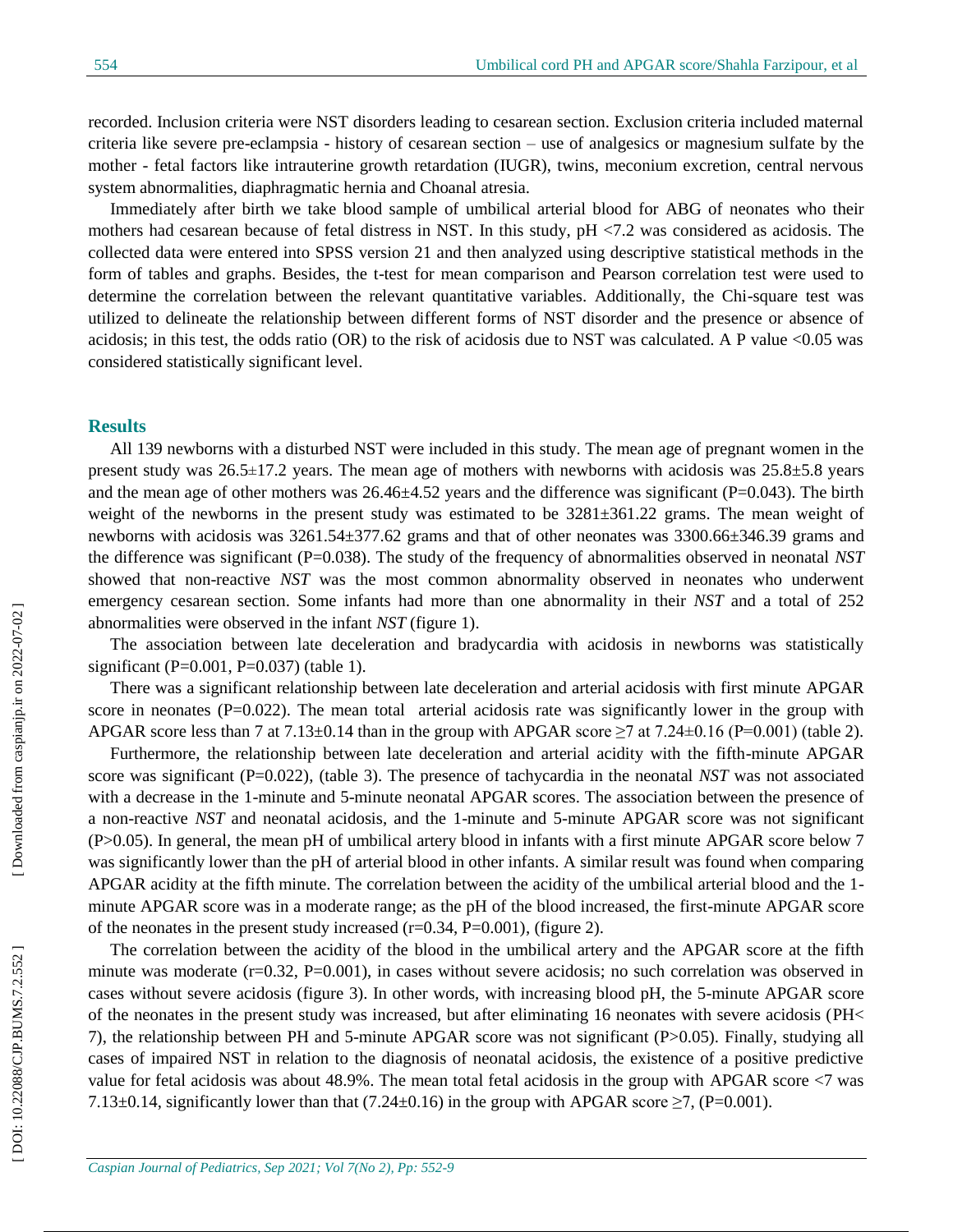| <b>NST</b>              |        |    | <b>With</b><br>acidosis |    | <b>Without</b><br>acidosis | <b>Total</b> |               | <b>P-value</b> | <b>OR</b>      |
|-------------------------|--------|----|-------------------------|----|----------------------------|--------------|---------------|----------------|----------------|
|                         |        | N  | $\frac{0}{0}$           | N  | $\frac{0}{0}$              | N            | $\frac{0}{0}$ |                |                |
| Late deceleration       | $^{+}$ | 31 | 70.5                    | 13 | 29.5                       | 44           | 100           |                | 3.7            |
|                         | ٠      | 37 | 38.9                    | 58 | 61.1                       | 95           | 100           | 0.001          |                |
| <b>Variable</b>         | $^{+}$ | 31 | 59.6                    | 21 | 40.4                       | 52           | 100           | 0.051          | $\overline{2}$ |
| deceleration            | ۰      | 37 | 42.5                    | 50 | 57.5                       | 87           | 100           |                |                |
| <b>Bradycardia</b>      | $^{+}$ | 23 | 63.9                    | 13 | 36.1                       | 36           | 100           | 0.037          | 2.3            |
|                         | ٠      | 45 | 43.7                    | 58 | 56.3                       | 103          | 100           |                |                |
| <b>Tachycardia</b>      | $^{+}$ | 19 | 52.8                    | 17 | 47.2                       | 36           | 100           | 0.59           | 1.23           |
|                         | ۰      | 49 | 47.6                    | 54 | 52.4                       | 103          | 100           |                |                |
| <b>Non-reactive NST</b> | $^{+}$ | 46 | 54.8                    | 38 | 45.2                       | 84           | 100           | 0.089          | 1.81           |
|                         | ۰      | 22 | 40                      | 33 | 60                         | 55           | 100           |                |                |

**Table 1 . Relation between type of NST disorders and acidosis in neonates**

**Table 2 . Relation between type of NST disorders and 1 -minute APGAR score in neonates**

| <b>APGAR Score</b>           |                 |    | less than 7     |    | >7            |     | <b>Total</b>  | <b>P-value</b> | <b>OR</b> |
|------------------------------|-----------------|----|-----------------|----|---------------|-----|---------------|----------------|-----------|
| <b>NST Status</b>            |                 | N  | $\frac{0}{0}$   | Ñ  | $\frac{0}{0}$ | N   | $\frac{0}{0}$ |                |           |
| <b>Late deceleration</b>     | $^{+}$          | 18 | 40.9            | 26 | 59.1          | 44  | 100           | 0.022          | 2.4       |
|                              | ٠               | 21 | 22.1            | 74 | 77.9          | 95  | 100           |                |           |
| <b>Variable deceleration</b> | $^{+}$          | 16 | 30.8            | 36 | 69.2          | 52  | 100           | 0.58           | 1.24      |
|                              | ٠               | 23 | 26.4            | 64 | 73.6          | 87  | 100           |                |           |
| <b>Bradycardia</b>           | $^{+}$          | 13 | 36.1            | 23 | 63.9          | 36  | 100           | 0.21           | 1.7       |
|                              | ٠               | 26 | 25.2            | 77 | 74.8          | 103 | 100           |                |           |
| <b>Tachycardia</b>           | $^{+}$          | 12 | 33.3            | 24 | 66.7          | 36  | 100           | 0.41           | 1.4       |
|                              | ٠               | 27 | 26.2            | 76 | 73.8          | 103 | 100           |                |           |
|                              | $+$             | 22 | 26.2            | 62 | 73.8          | 84  | 100           | 0.54           | 0.8       |
| <b>Non-reactive NST</b>      | ٠               | 17 | 30.9            | 38 | 69.1          | 55  | 100           |                |           |
| <b>Atrial Acidosis rate</b>  | $7.13 \pm 0.14$ |    | $7.24 \pm 0.16$ |    |               |     | 0.001         |                |           |

**Table 3 . Relation between type of NST disorders and 5 -minute APGAR score in neonates**

| v r<br><b>APGAR Score</b><br><b>NST</b> disorders |     | less than 8     |               | $\geq 8$       |               | <b>Total</b> |               | <b>P-value</b> | <b>OR</b> |
|---------------------------------------------------|-----|-----------------|---------------|----------------|---------------|--------------|---------------|----------------|-----------|
|                                                   |     | $\mathbf n$     | $\frac{0}{0}$ | $\mathbf n$    | $\frac{0}{0}$ | $\mathbf n$  | $\frac{0}{0}$ |                |           |
| <b>Late deceleration</b>                          |     | 10              | 22.7          | 34             | 77.3          | 44           | 100           | 0.022          | 2.4       |
|                                                   | ۰   |                 | 7.4           | 88             | 92.6          | 95           | 100           |                |           |
| <b>Variable deceleration</b>                      | $+$ | 3               | 5.8           | 49             | 94.2          | 52           | 100           | 0.58           | 1.24      |
|                                                   | ۰   | 14              | 16.1          | 73             | 83.9          | 87           | 100           |                |           |
|                                                   | $+$ | 5               | 13.9          | 31             | 86.1          | 36           | 100           | 0.21           | 1.7       |
| <b>Bradycardia</b>                                | ٠   | 12              | 11.7          | 91             | 88.3          | 103          | 100           |                |           |
| <b>Tachycardia</b>                                | $+$ | 4               | 11.1          | 32             | 88.9          | 36           | 100           | 0.41           | 1.4       |
|                                                   | ۰   | 13              | 12.6          | 90             | 87.4          | 103          | 100           |                |           |
| <b>Non-reactive NST</b>                           | $+$ | 10              | 11.9          | 74             | 88.1          | 84           | 100           | 0.54           | 0.8       |
|                                                   | ٠   |                 | 12.7          | 48             | 87.3          | 55           | 100           |                |           |
| <b>Atrial Acidosis rate</b>                       |     | $7.23 \pm 0.15$ |               | $7.1 \pm 0.19$ |               |              |               | 0.001          |           |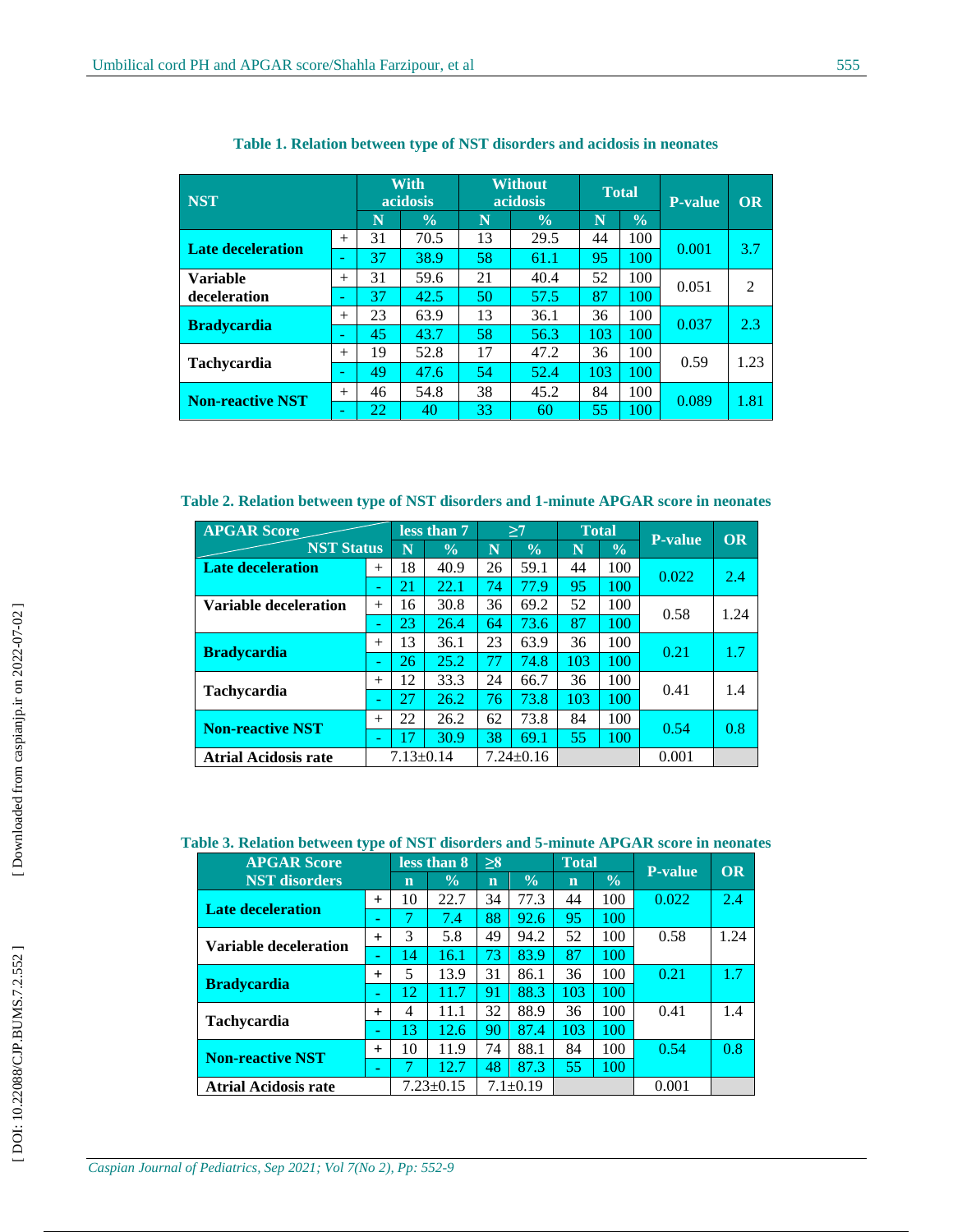





**Figure 2 . Correlation between acidosis rate and first -minute APGAR score**



**Figure 3 . Correlation between acidosis rate and five -minute APGAR score**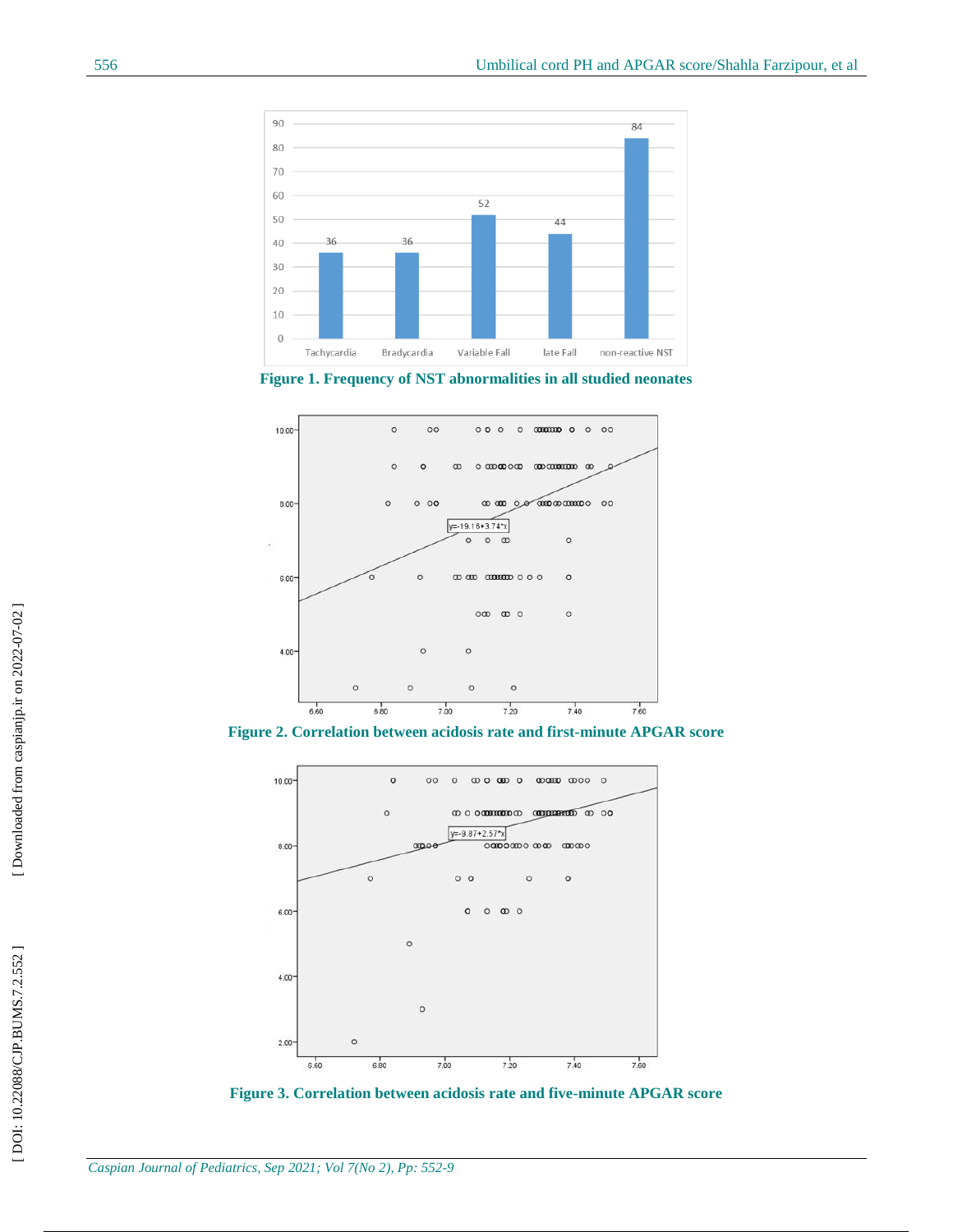#### **Discussion**

In the present study, the 5-minute APGAR score of the neonates was lower than the average APGAR score in the same study only in cases of late deceleration. In a study by Patel et al. (2015), *NST* was presented as a tool with high negative predictive value suitable for screening high-risk fetuses in high-risk pregnancies<sup>[13]</sup>. It should be noted that due to the determination of APGAR value by different operators between the two studies, the reported result may not be readily generalizable to the generality. In the present study, 68 neonates whose *NST* was consistent with fetal distress, had umbilical artery blood acidosis, with this interpretation, the positive predictive value of *NST* in determining acidosis was estimated to be 48.9%. In the study by Lotfalizadeh et al., although it was reported that the umbilical artery pH of infants with abnormal BPP score was lower, statistical surveys showed no difference between the arterial pH of these infants and other infants. However, a categorical examination of neonates based on the presence or absence of acidosis indicated further deterioration of *BPP* and *NST* tests in the presence of acidosis; in other words, when acidosis was determined at birth, these two tests had a positive predictive value of 68 % and 64 % and a negative predictive value of 82 % and 70.4% **[14]**. In a study by Valadan et al., *NST* was identified as the most sensitive test among *BPP* tests for the diagnosis of acidosis in newborns. In this study, the positive and negative predictive value of *BPP* in the diagnosis of fetal distress was estimated to be 50 and 98.1%, respectively. In this study, it was found that the reactivity of fetal heart rate and respiratory movements disappears when the pH of the umbilical artery reaches less than 7.2 **[15]**. In a study by Okamura et al., examination of the pH of the umbilical vein showed higher acidity in non -reactive *NST* than in reactive cases <sup>[16]</sup>. Some studies suggest that increasing the *NST* time reduces the reporting of non-reactive cases, such that for tests longer than 40 minutes, 5% of *NST* cases are non-reactive and for tests longer than 80 minutes, only 2% of *NST* cases are reported as non -reactive **[17, 18]**. It should be kept in mind that prolonging the *NST* time may also be challenging, because in the presence of fetal distress, especially severe fetal distress, terminating the pregnancy as soon as possible may prevent irreversible harm to the newborn.

In the present study, the 1 -minute APGAR score of infants with acidosis was significantly lower than that of other neonates; however, the relationship between the pH score and the 1 -minute APGAR score of these infants was poorly estimated. Some studies showed that the 5 -minute APGAR score of infants with impaired *NST* and acidosis was significantly lower than other infants, which was in line with other studies by Rezayee et al. and Mojibian et al. <sup>[9, 18]</sup>. In a study by Ahmadpour-Kacho et al., no correlation was found between the 1-minute APGAR score of infants in mothers with low-risk pregnancies and the umbilical artery pH <sup>[12]</sup>. Martin et al. reported that although arterial blood pH was significantly lower in neonates with a twisted umbilical cord than in other neonates, the 1 -minute APGAR score of these neonates was not significantly different **[19]**. Moreover, Mobasheri et al. found that one of the predictors of APGAR score in the first minute was the pH of umbilical artery blood <sup>[11]</sup>. Although the 1-minute APGAR score does not reflect late-onset neonatal complications, in severe cases they require serious measures to save the life of the newborn.

In the present study, cases of acidosis and a 5-minute APGAR score of less than 8 were associated. However, further studies showed that the APGAR score of neonates with impaired *NST* and mild acidosis was not significantly different from other neonates. In cases with pH $>$  7, the 5-minute APGAR score was significantly lower than in other neonates. In the study by Mojibian et al., the 5-minute APGAR score of neonates with impaired *NST* was estimated to be 9.67±0.82 on average, which was significantly lower than the average 5minute APGAR score of other neonates **[9]**. In the study of Martin et al., although arterial blood pH was significantly lower in infants with twisted umbilical cords than in other infants, the 5 -minute APGAR score of these infants was not significantly different from that of other infants **[19]**. A study by Hogan et al. found that infants with a 5 -minute APGAR score of less than 7 were significantly more likely to have acidemia than infants with a higher APGAR score <sup>[20]</sup>. However, assessing the extent to which *NST*-based decision making can predict infants' 5minute APGAR scores requires investigation on a larger scale and consideration of a different group as a control .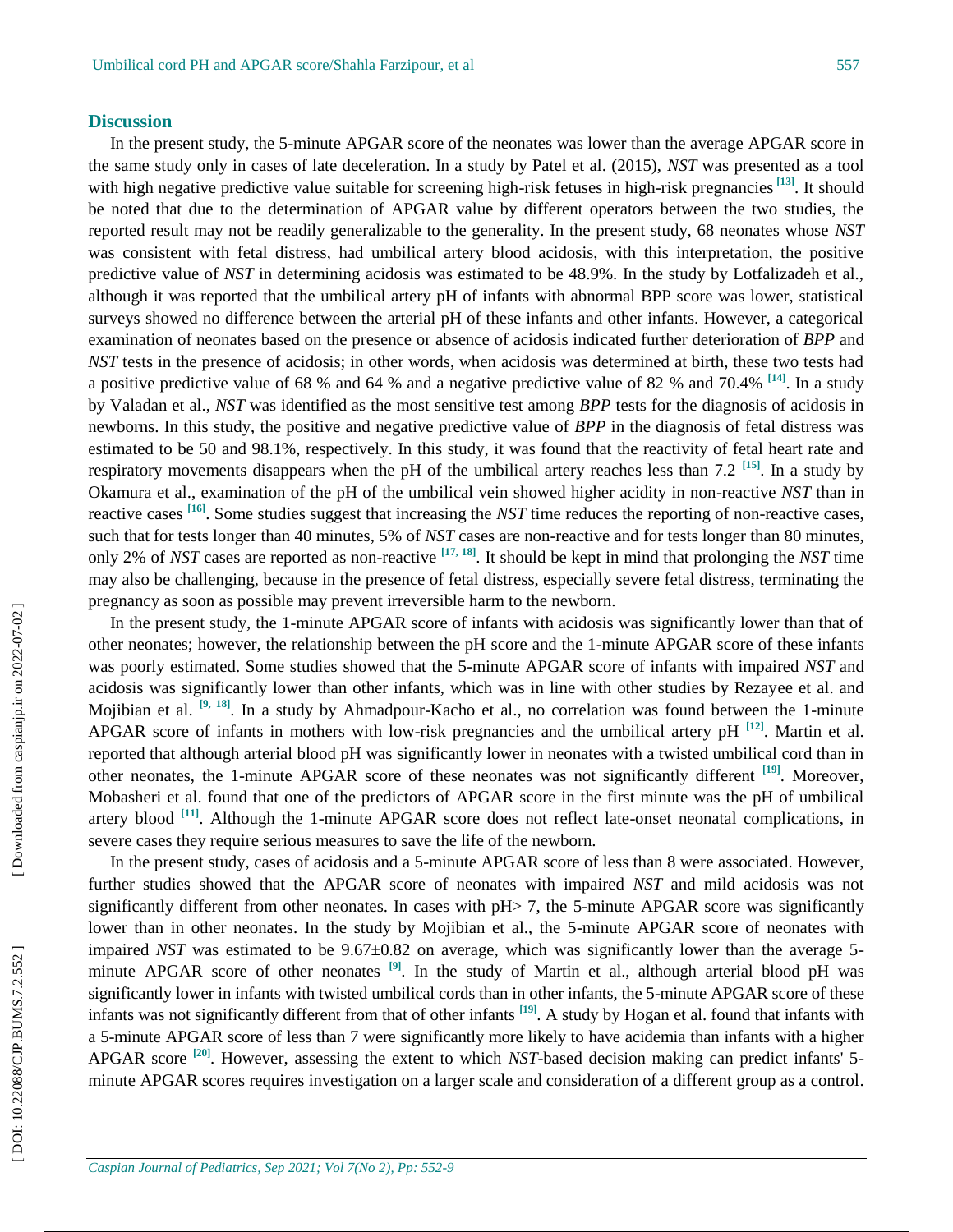The mean age of pregnant women in the present study was  $26.5 \pm 17.18$  years and there was a significant age difference between mothers of infants with acidosis and other mothers. The results of the current study are in agreement with other studies done in elsewhere **[9 -11]** .

In the present study, the mean total weight of the neonates was  $3281 \pm 36.22$  grams, and no significant difference was found between the weight of the infants with acidosis and that of the other newborns. In the study of Mojibian et al., the mean birth weight of the newborns with abnormal *NST* was 3015.22±572.86, which was not significantly different from other neonates<sup>[9]</sup>.

Ahmadpour -Kacho et al. stated that the mean birth weight of term infants in mothers with low -risk pregnancies was 203 ±3198.48 gram s **[12]**. However, in many studies, low birth weight is one of the known risk factors for acidosis. The probable reason for the discrepancy between the present study and other studies may be related to the inclusion and exclusion criteria. Acidosis may be secondary to prolonged hypoxia in cases like *IUGR* and preterm birth, both of which were among the exclusion criteria of the present study. On the other hand, prolonged vaginal delivery and dystocia may also lead to asphyxia and acidosis, which was practically not to the case in the studied neonates according to the ongoing study.

#### *Conclusion*

The results indicated that *NST* had a moderate positive predictive value in the diagnosis of fetal acidosis in the neonate with tachycardia or non -reactive *NST.* The prolonged *NST* must be performed to avoid unnecessary cesarean delivery. Because of the correlation between disturbances in the of 5 -minute APGAR score and pH with late deceleration, this deceleration should be seriously considered. Finally, it is suggested that prospective studies with large sample size and considering other groups like control group and high risk pregnancies, delivery method and so on and broader diagnostic modalities like *NST*, *BPP*, and their subgroups should be studied and sensitivity, specificity, positive and negative predictive values of each should be evaluated in comparison with other diagnostic modalities.

Due to the absence of a parallel control group of neonates with non -reactive *NST*, the negative predictive value, sensitivity and specificity of *NST* in the diagnosis of neonatal acidemia could not be evaluated in this study. One of the limitations of the present study is the lack of another group as a control group for additional studies in terms of estimating indicators such as sensitivity, specificity, and negative predictive value.

#### **Acknowledgment**

The authors would like to thank all patients who participated in the present study.

### **Conflict of interests**

There was no conflict of interest .

# **Funding**

This study was supported by a research grant and MD thesis of Dr . Ahoura Ghazi from the Ardabil University of Medical Sciences (Grant Number: 97000781).

### **Ethical Code**

This study was extracted from the Medical Doctorate thesis and was approved by the Ardabil University of Medical Sciences ethical committee and registered by ethical code IR.ARUMS.REC.1398.172.

# **References**

1. Cunningham F, Leveno K, Bloom S, et al. Williams obstetrics, 24e: Mcgraw -hill; 24 ed 2014.429 -438.